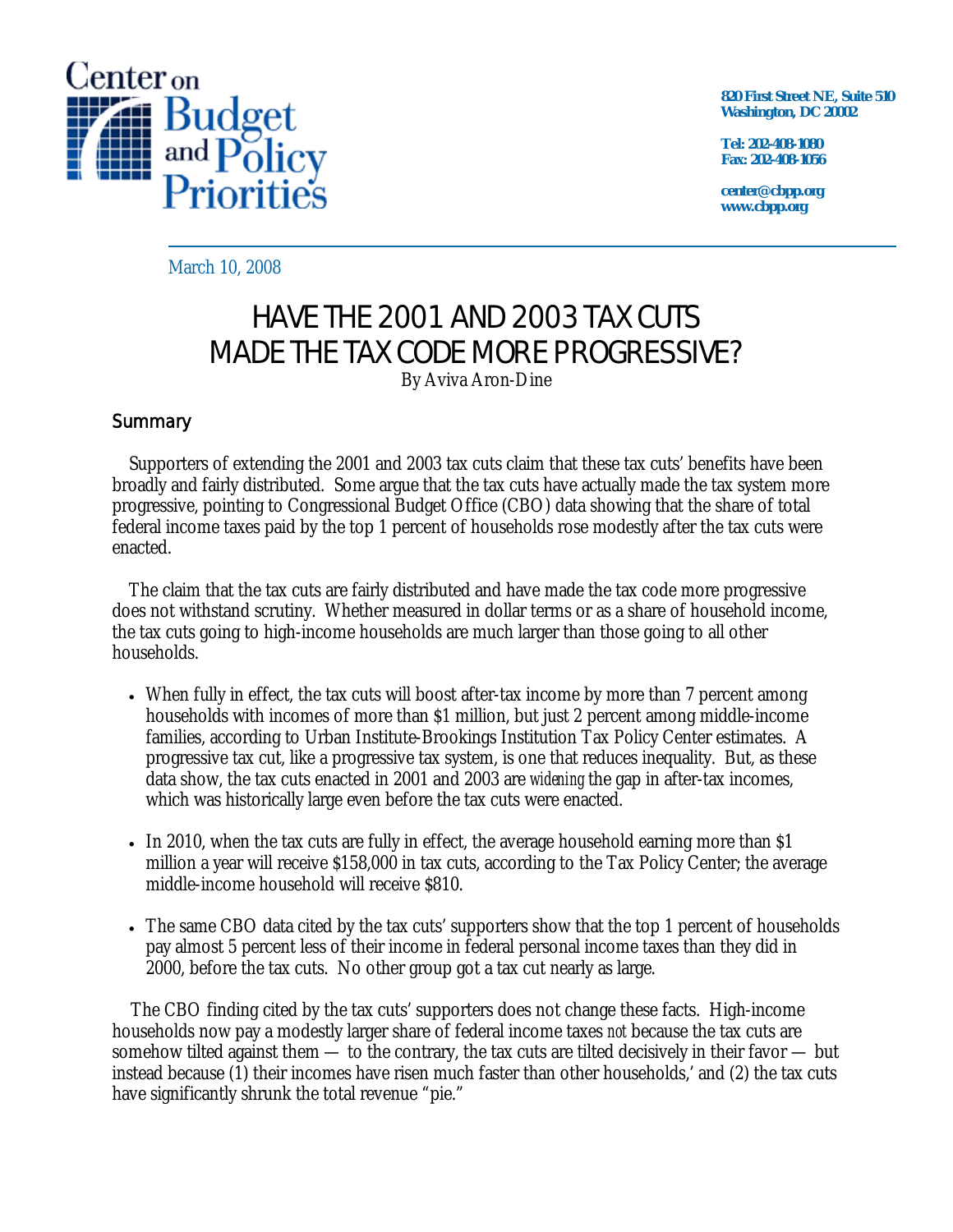## The Tax Cuts Widened Income Gaps

A progressive tax code is one that makes the distribution of *after*-tax income more equal than the distribution of *pre*-tax income. (This definition is accepted by analysts across the political spectrum.) Hence, one tax code is "more progressive" than another if it has a larger effect in reducing income inequality. For the 2001 and 2003 tax cuts to have made the tax code more progressive, after-tax incomes would have to be less unequal today than if the tax cuts had not occurred. In fact, the tax cuts have made the distribution of after-tax income *more* unequal.

When fully in effect, the 2001 and 2003 tax cuts will increase the incomes of high-income



households by a much larger percentage than the incomes of low- or middle-income households, according to estimates by the Tax Policy Center. As Figure 1 shows, the tax cuts will increase the after-tax incomes of households with annual incomes above \$1 million by an average of 7.6 percent, compared to a 2.3 percent increase for households in the middle of the income spectrum and a 0.4 percent increase for the lowest-income 20 percent of households. This means that *high-income households will hold a larger share of the nation's after-tax income as a result of the tax cuts*, which makes the tax cuts regressive, not progressive.

Similarly, the same CBO data cited by tax-cut supporters show that:

• High-income households are paying considerably less of their income in income taxes now than before the tax cuts. In 2000, households in the top 1 percent of the income scale paid an average of 24.2 percent of their income in federal income taxes. By 2005 (the latest year for which data are available), that figure had fallen to 19.4 percent, the lowest level since 1986.

| Table 1: Drop in Income Tax Burdens for |                                   |  |  |  |  |
|-----------------------------------------|-----------------------------------|--|--|--|--|
| Various Groups, 2000-2005               |                                   |  |  |  |  |
|                                         | Drop in Effective Federal         |  |  |  |  |
| Income Group                            | <b>Individual Income Tax Rate</b> |  |  |  |  |
|                                         | (Percentage Points)               |  |  |  |  |
| Lowest 20 percent                       | $-1.9%$                           |  |  |  |  |
| Middle 20 percent                       | $-2.0%$                           |  |  |  |  |
| Top 20 percent                          | $-3.4%$                           |  |  |  |  |
| Top 1 Percent<br>$-4.8%$                |                                   |  |  |  |  |
|                                         |                                   |  |  |  |  |

Source: Congressional Budget Office

• Income tax burdens, measured as a share of income, fell considerably more for high-income households than for other households. (See Table 1.) While effective federal income tax rates dropped by 4.6 percentage points for those in the top 1 percent of the income scale, they fell by about 2 percentage points for middle- and low-income households.<sup>1</sup>

 $\overline{a}$ 1 It should be noted that the Tax Policy Center estimates provide a better guide to the effects of the tax changes enacted in 2001 and 2003 than the CBO data do. The CBO data reflect the effects not only of legislative changes but also of changes in the economy and in the distribution of pre-tax income. In addition, the CBO data may understate the regressivity of the tax cuts relative to what it will be when all of the tax cuts are fully in effect, since some income tax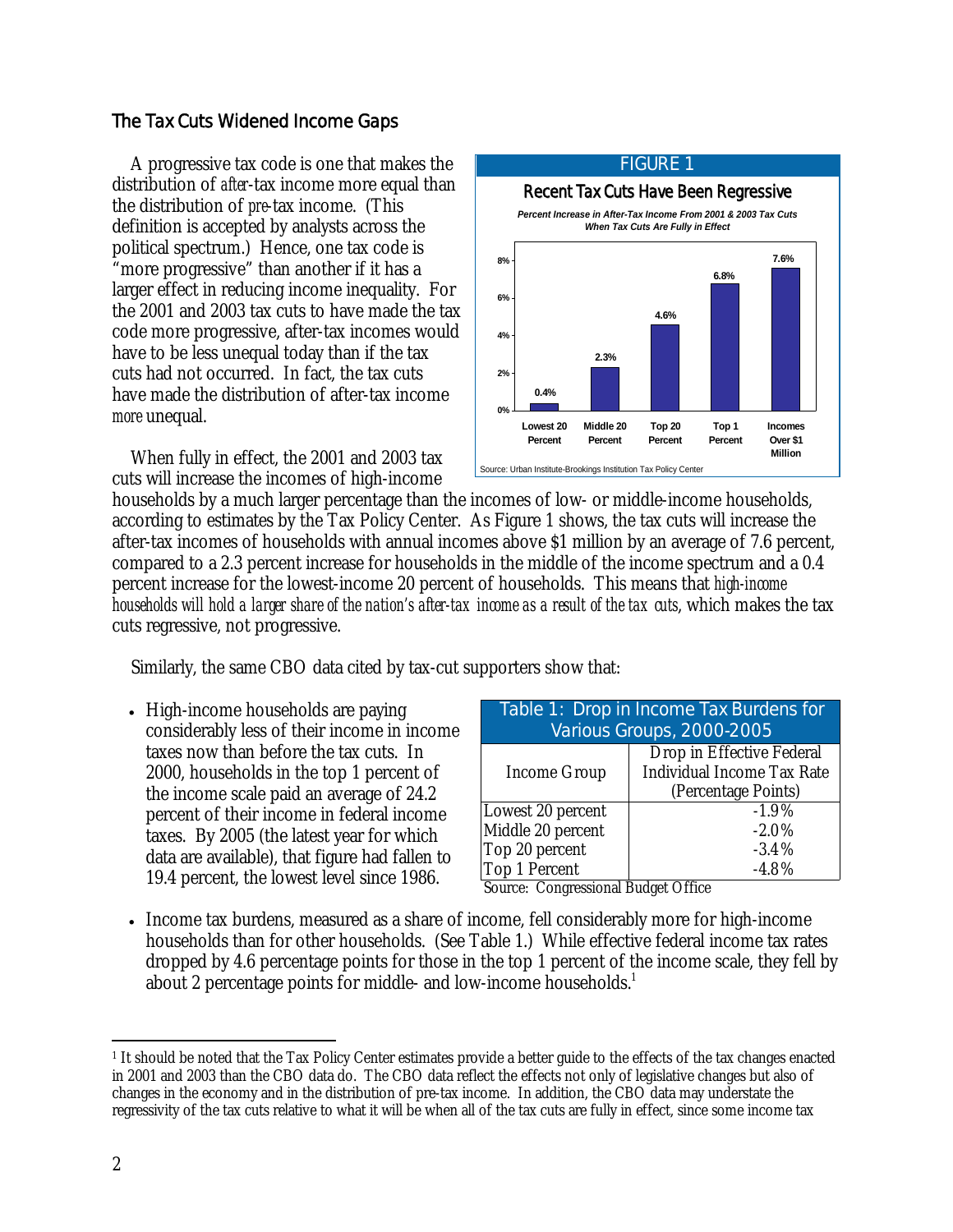### Claim That the Tax Cuts Were Progressive Relies on a Flawed Measure

 The CBO data do show that the top 1 percent of households paid a modestly larger share of federal income taxes in 2005 than in 2000. But the change in the share of taxes paid is not a useful metric for assessing which income groups benefited the most from the tax cuts or whether the tax cuts made the tax code more or less progressive.

 First, this measure is distorted by growing inequality in pre-tax incomes. When high-income households' share of pre-tax income in the nation increases — as it did between 2000 and 2005 the share of total taxes that these households pay naturally rises as well, for reasons having nothing to do with legislated changes in tax policy. That is, high-income households are paying a larger share of taxes in part because they now have a larger share of the nation's income.

 More fundamentally, the "share of taxes paid" measure is uninformative because it does not measure how tax cuts affect the distribution of income, the key question for assessing progressivity. All it captures is how households' tax cuts compare to their pre-tax-cut income tax liabilities. Because low- and middle-income households had relatively low federal income tax liabilities before the tax cuts, even the relatively modest tax cuts they received reduced their tax liability by a considerable percentage. High-income households, in contrast, had significantly higher income tax liabilities before the tax cuts, so their far *larger* tax cuts reduced their income tax liabilities by a *smaller*  percentage. As a result, high-income households pay a modestly larger share of total federal income taxes, even though they also got the biggest tax cuts and ended up with a larger share of the nation's after-tax income. (For a simplified example showing how this can occur, see the box on page 4.)

 Specifically, the Tax Policy Center estimates that without the tax cuts, households in the middle fifth of the income scale would have owed a little more than 5 percent of their income, or about \$2,200 on average, in federal income taxes in 2010. (They would have paid considerably more than \$2,200 in payroll taxes.) Since these households will receive tax cuts averaging about \$800 in 2010 — or about 2 percent of their income — the tax cuts reduce their federal income tax liability by a little more than a third.

 Meanwhile, households in the top 1 percent would have owed about 23 percent of their income, or about \$320,000 on average, in federal income taxes without the tax cuts. (This group has average income before taxes of about \$1.4 million.) For their tax cuts to have been the same size, measured as a share of income tax liability, as the tax cuts going to middle-income households — i.e., to have kept their share of taxes paid from increasing — the top 1 percent would have had to receive about tax cuts averaging about \$110,000 apiece in individual income tax cuts. Instead, they will get individual income tax cuts of "only" about \$55,000 on average, or about 4 percent of income. (In addition, this group will benefit substantially from the scheduled repeal of the estate tax.)

cuts that are highly skewed to households at the top of the income scale were not yet in effect in 2005, and since the CBO data do not take into account the reductions in the estate tax.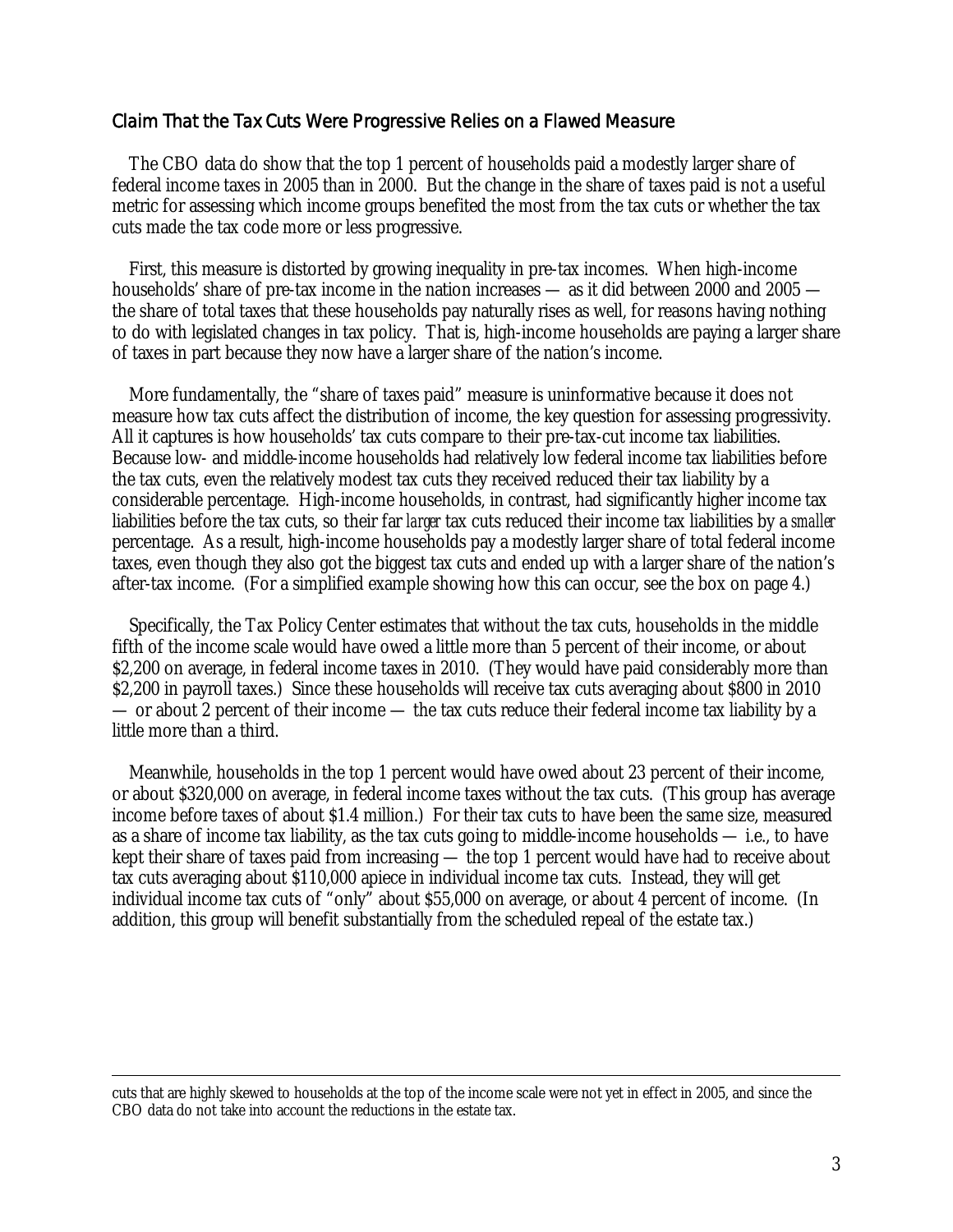### How a Regressive Tax Cut Can Increase High-Income Households' Share of Taxes Paid

 To see how a regressive tax cut can increase the share of income taxes paid by high-income households, consider a hypothetical, very small country, one with just three taxpayers. The "high-income taxpayer" has an income of \$1 million and pays \$200,000 in income taxes. The "middle-income taxpayer" has an income of \$40,000 and pays \$1,600 in income taxes. And the "low-income taxpayer" has an income of \$10,000 and pays \$10 in income taxes. The country enacts a tax cut that reduces the highincome household's tax bill by \$50,000, the middle-income household's tax bill by \$800, and the lowincome household's tax bill by \$10. (Note: these tax-cut figures were chosen to resemble the actual figures for the 2001 and 2003 tax cuts. See the discussion on page 3.)

- The high-income household's tax cut equals 5 percent of its income; the middle-income household's tax cut equals 2 percent of its income; and the low-income household's tax cut equals 0.1 percent of its income. Because the tax cut is largest as a share of income for the high-income household, that household's share of the total after-tax income goes up, and the shares of income going to the other two households decline. Thus, the tax cut makes the country's tax system less progressive. (See the table below.)
- But, the high-income household in this example pays a larger share of total taxes as a result of the tax cut. This is because its \$50,000 tax cut equals only 25 percent of its pre-tax-cut tax liability, while the middle-income household's \$800 tax cut equals 50 percent of its tax liability, and the low-income household's \$10 tax cut equals 100 percent of its tax liability. As a result, the low-income household's share of taxes paid falls to zero, and the middle-income household's share of taxes paid falls modestly — while the high-income household's share of taxes paid *increases* correspondingly. All this shows, however, is that the tax cut is larger *as a share of tax liability* for the middle- and lowincome households than for the high-income household. It does *not* mean that after-tax inequality has narrowed or that the tax code is more progressive: as shown, the opposite is true.

| Table 2: Hypothetical Tax Cut Example |                          |                |                            |                                               |                                           |  |
|---------------------------------------|--------------------------|----------------|----------------------------|-----------------------------------------------|-------------------------------------------|--|
|                                       | Pre-Tax<br><b>Income</b> | Tax            | After-Tax<br><b>Income</b> | Share of<br>After-Tax<br><b>Income</b>        | Share of<br>Total<br><b>Taxes</b><br>Paid |  |
| <b>Before the Tax Cut</b>             |                          |                |                            |                                               |                                           |  |
| High-Income Household                 | \$1,000,000              | \$200,000      | \$800,000                  | 94%                                           | 99.2%                                     |  |
| Middle-Income Household               | \$40,000                 | \$1,600        | \$38,400                   | 5%                                            | 0.8%                                      |  |
| Low-Income Household                  | \$10,000                 | \$10           | \$9,990                    | 1.2%                                          | 0.005%                                    |  |
| Total                                 | \$1,050,000              | \$201,610      | \$848,390                  | 100%                                          | 100.0%                                    |  |
| <b>After the Tax Cut</b>              |                          |                |                            |                                               |                                           |  |
| High-Income Household                 | \$1,000,000              | \$150,000      | \$850,000                  | 95%                                           | 99.5%                                     |  |
| Middle-Income Household               | \$40,000                 | \$800          | \$39,200                   | 4%                                            | 0.5%                                      |  |
| Low-Income Household                  | \$10,000                 | <u>\$0</u>     | \$10,000                   | $1.1\%$                                       | 0.0%                                      |  |
| Total                                 | \$1,050,000              | \$150,800      | \$899,200                  | 100%                                          | 100.0%                                    |  |
| <b>Note: Measuring the Tax</b>        |                          |                | <b>Share of</b>            | <b>Share of</b><br>Pre-Tax-<br><b>Cut Tax</b> |                                           |  |
| Cut                                   |                          | <b>Dollars</b> | <i><b>Income</b></i>       | Liability                                     |                                           |  |
| High-Income Household                 |                          | \$50,000       | 5%                         | 25%                                           |                                           |  |
| Middle-Income Household               |                          | \$800          | 2%                         | 50%                                           |                                           |  |
| Low-Income Household                  |                          | \$10           | 0.1%                       | 100%                                          |                                           |  |
| Total                                 |                          | \$50,810       | ΝA                         | NA                                            |                                           |  |